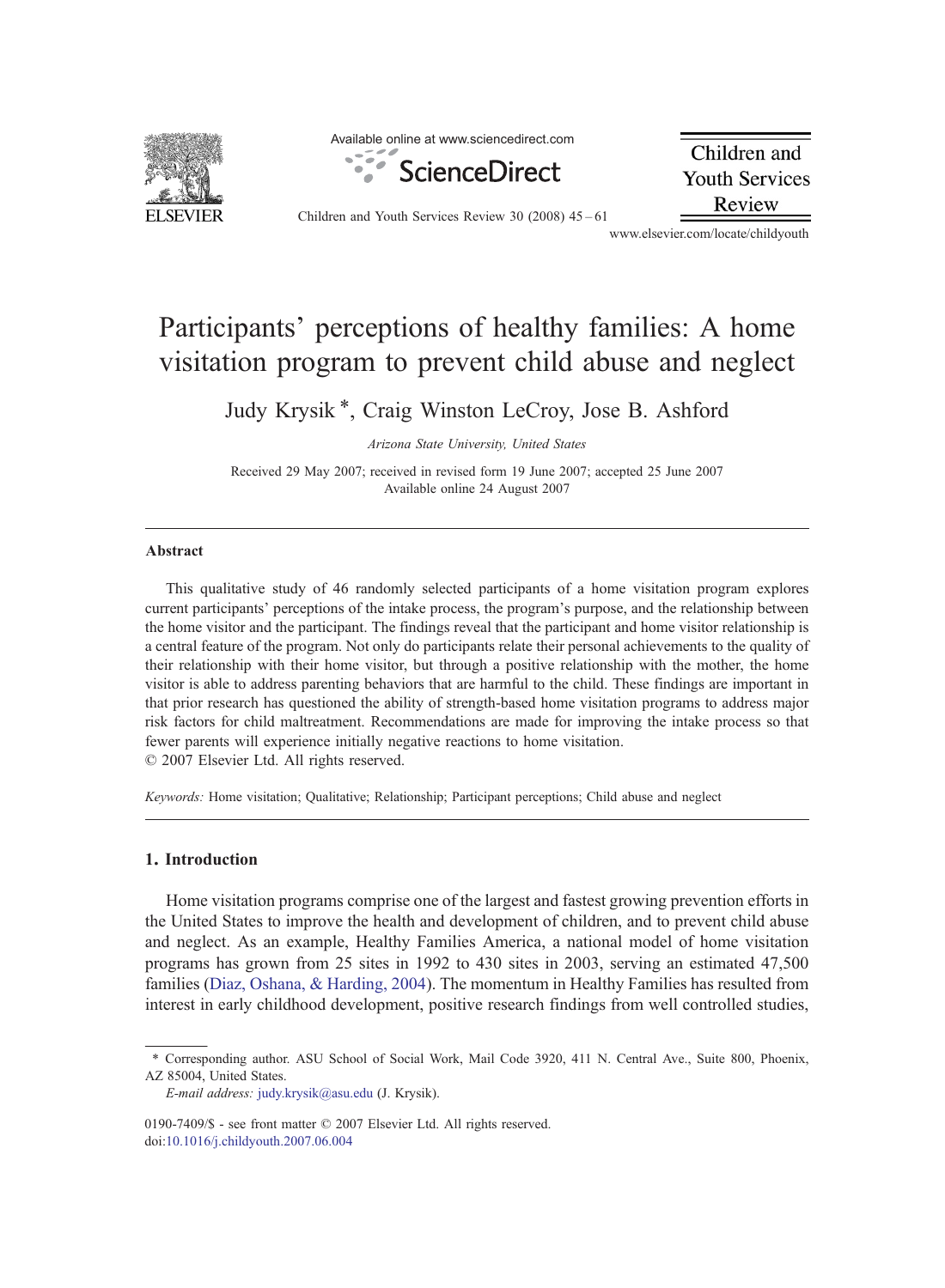and the fact that home visitation offers an effective delivery method for the provision of prevention services. [Paris and Dubus \(2005\)](#page-16-0) describe several reasons why home visitation services are perceived as effective, including that they bring the service to the participant, they provide an ecological context for understanding the mother and child in the natural environment, and they offer services in the home environment where they are more likely to make a difference. The growth in home visitation programming has also been fueled by national endorsements such as that from the U.S. Advisory Board on Child Abuse and Neglect in 1991 that endorsed home visitation as the single most critical element in a comprehensive approach to prevent child maltreatment [\(U.S. Department of Health and Human Services, 1991\)](#page-16-0). More recently, the Centers for Disease Control and Prevention, based on a systematic review of published studies, recommended that home visitation programs be implemented or continued on the basis of "strong evidence of effectiveness" ([2003,](#page-15-0) New findings section, 2).

Despite the positive coverage, home visitation is not without criticism. In 1999, The Future of Children issued their second issue on home visitation. In that issue, [Gomby \(1999\)](#page-16-0) reported mixed outcomes from a multitude of studies raising important questions about whether home visitation programs were implemented well enough to assess their outcomes. Since that time additional reviews of home visitation programs have also noted mixed results depending on the study, the outcome measures used, the implementation or fidelity of the intervention, and the period of follow-up (see for example [Chaffin, 2004; Guterman, 2001; Lundahl, Nimer, & Parsons, 2006;](#page-15-0) [Nelson, Westhues, & MacLeod, 2003\)](#page-15-0). Thus, even though overall there has been strong support for home visitation, the mixed outcomes suggest that it is essential to examine the various strategies in order to determine which will yield the greatest impact. Indeed, programmatic variations, even within a particular model, may be an important factor in understanding why some programs appear to work and others do not ([Duggan et al., 2004](#page-16-0)).

While many policy makers have been focused on the outcome evaluations of home visitation, it is recognized that a more complete understanding of service delivery and implementation has been lacking. For instance, early on in a comprehensive review of home visitation programs [Gomby, Culross, and Behrman \(1999, p. 15\)](#page-16-0) concluded, "Existing home visitation programs should focus on efforts to enhance implementation and the quality of their services." When [Duggan et al. \(2004, p. 615\)](#page-16-0) found disappointing results in an experimental evaluation of home visitation they concluded: "We believe that the program's implementation system contributed to its minimal impact on maltreatment." Further, [Paris and Dubus \(2005, p. 72\)](#page-16-0) note that "home-visiting interventions have been used as a means of support, education, and prevention of various areas involving the needs of women and infants during the postpartum period ([Gomby et al., 1999;](#page-16-0) [Taggart, Short, & Barclay, 2000\)](#page-16-0), but studies are needed that detail the usefulness of the homevisitor and new mother relationships from the participants' perspective." [Hebbeler and Gerlach-](#page-16-0)[Downie \(2002\)](#page-16-0) discussed the need to elucidate the "black box" of home visiting programs. Finally, [LeCroy and Whitaker \(2005\)](#page-16-0) suggested that future studies should continue to examine the day-today interactions of home visitors and families in order to better understand implementation and provide data for improving the potential impact of home visitation.

The purpose of this qualitative study was to better understand the nature and quality of services received from a home visitation program. It focuses on understanding what the procedures and services used in this program mean to the participant. The research questions asked include: How do participants experience the intake process? How do participants conceptualize the program's purpose? How do participants' perceptions of the benefits of participating in the program compare with the intent of the program model? What factors do participants consider important relative to their retention in the program? And, how do participants perceive their relationship with their home visitor?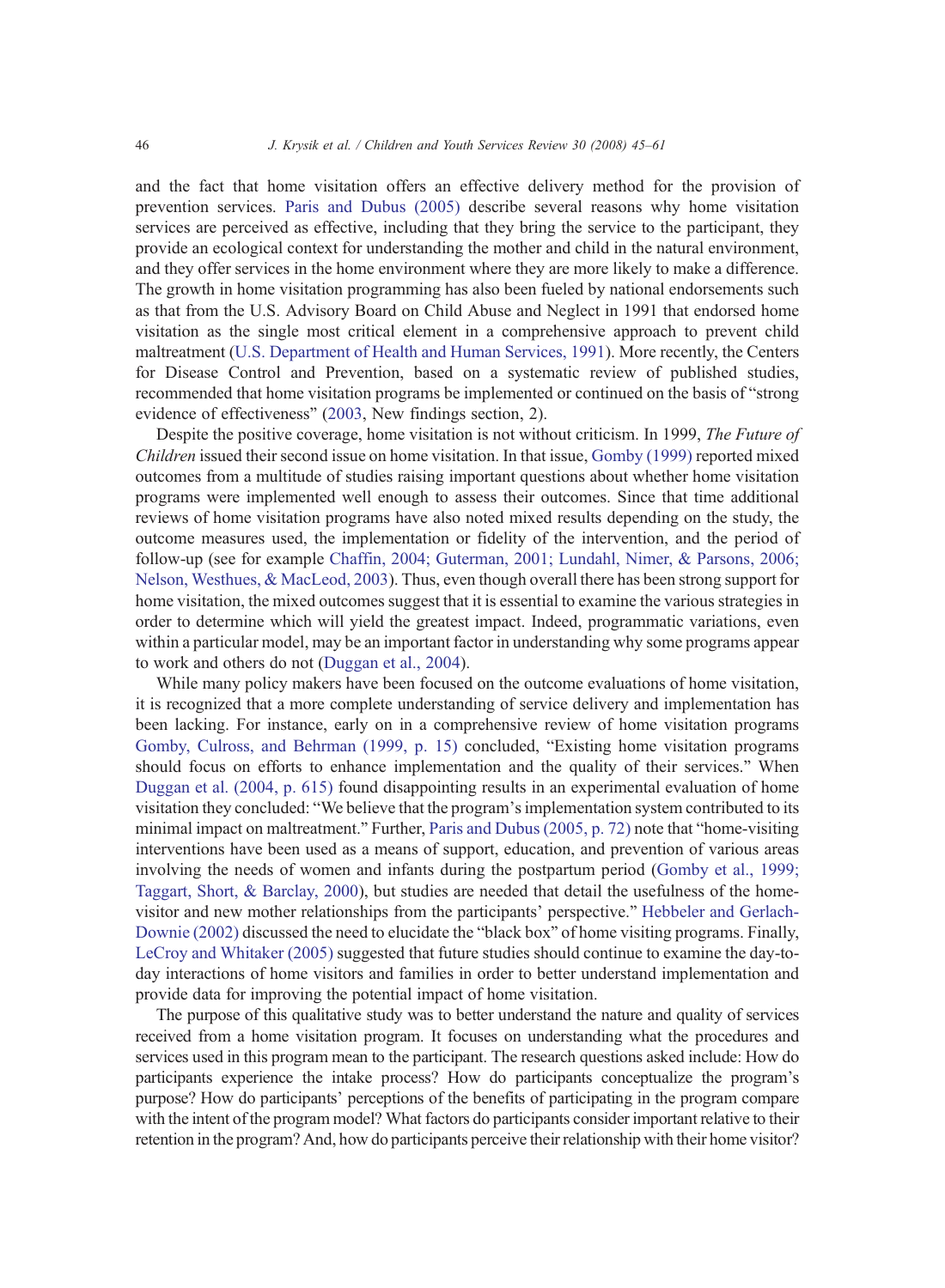Participants' understanding of services can sometimes differ substantially from what is envisioned by program planners. These differences can lead to an underutilization or misuse of services. Another objective of this qualitative study is to provide program planners and policy makers with information about different dimensions of program impact not addressed in traditional outcome evaluations. Traditional outcome evaluations focus on objective measures of program benefits and impact. These objective measures do not address the subjective standards program participants apply in their personal evaluation of the program.

## 2. The study

The context for this study is one particular home visitation program, Healthy Families America, which was adopted by the National Committee to Prevent Child Abuse, since renamed Prevent Child Abuse America in 1992. This study took place in Arizona, one of the first states to begin implementing the Healthy Families America home visitation program. The national Healthy Families America model is designed to help expectant and new parents get their children off to a healthy start. Families participate voluntarily in the program and receive home visiting and referrals from trained staff referred to as home visitors. By providing services to overburdened families, Healthy Families America fits into the continuum of prevention services provided to families in many communities.

The three overarching goals of the Healthy Families America program are: (a) to promote positive parenting, (b) to enhance child health and development, and (c) to prevent child abuse and neglect. Intake to the program is conducted by Family Assessment Workers. Eligible families are identified in select hospitals shortly after giving birth by a two-stage screening and assessment process. If the first screen is positive, the parent(s) can voluntarily submit to a more detailed assessment interview that is based on the 10-item Family Stress Checklist. If the score on the Family Stress Checklist is 25 or greater for either parent, and if space in the program is available, the family is offered the program. If the eligible family accepts the program, a home visitor will visit the family regularly in the home for a period of up to five years. The home visitors are a mix of paraprofessionals and entry-level professionals. Home visiting for new families is usually once a week for 1 h, but can be more frequent if determined necessary. The number of home visits a family receives is based on a level system with defined criteria for increasing and decreasing the intensity of home visitation over the course of a family's involvement. Program interventions are broad and may include: assessment of need and provision of referrals to other community services, emotional support for parenting, modeling of desired parenting behaviors, promoting the problem solving skills of the parents, reducing parental stress, and introducing activities that promote child development. A critical aspect of the program is the development of a trusting relationship between the participant and the home visitor.

## 3. Method

An IRB panel from the Healthy Families program reviewed and approved the research design, interview schedule, and protocols for the study. The authors of this paper served in the capacity of independent evaluators for the Healthy Families Arizona program and were not involved in program planning or the delivery of services. A stratified sample of 46 randomly chosen, currently enrolled families was administered semi-structured interviews that included open-ended and scaled response items to elicit their opinions of program services and procedures. Future research in this area should carefully consider the amount of structure in the interview. A less structured approach than was taken in this study would likely to lead to greater richness in the data.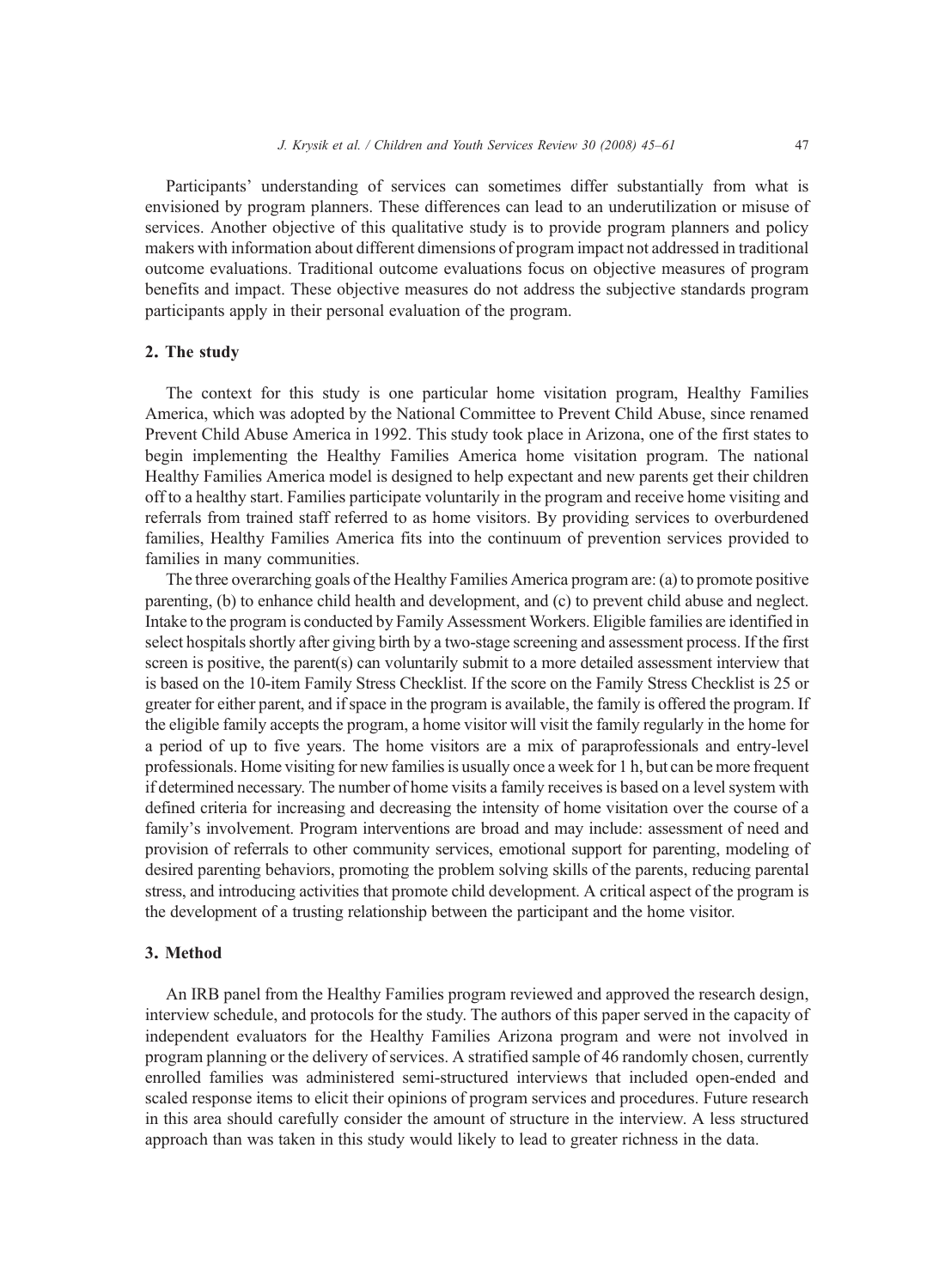Participants were stratified according to the three sites that were offering home visitation services, a large urban site, a medium-sized urban site, and a rural site. Each site was asked to randomly select a total of 30 enrolled participants that had participated in the program for a minimum of six months. The interviewers, who were not program staff, were instructed to contact between 15 and18 of the 30 participants from each site for face-to-face interviews. The first 15 to18 participants from each site that the interviewers were able to contact and that agreed to participate in the study were included. Some participants were difficult to contact primarily because they had moved and lacked forwarding address information. All participants who were contacted agreed to be interviewed for the study. Participants were not paid for participating in the interviews. The final sample included a total of 46 participants: 12 from the large urban site, 16 from the medium-sized urban site, and 18 from the site serving rural participants. The face-to-face interviews ranged from 30-to-90 min in length.

## 3.1. Sample

Program administrators who agreed to the study requested that the researchers not collect any identifying information such as age, marital status, and so forth. Owing to the random selection of participants from each site, it is expected that the sample reflects the population of those receiving Healthy Families services at the three sites. The population statistics revealed the following descriptive information about program participants. A significant proportion of the population, 38%, was teen mothers; 71% were not married upon entry to the program, and 63% had less than a high school education. The median, gross annual family income was \$9600. The participants were culturally diverse with approximately 54% identifying as Hispanic; 22% white, non-Hispanic; 8% American Indian; 7% African American; 8% reporting a mixed-race identity, and 1% other.

#### 3.2. Analysis and interpretation

All participant interviews were audio taped, transcribed, coded, and analyzed. Using qualitative research methods the present researchers followed a categorical-content approach [\(Lieblich, Tuval-Mashiach, & Zilber, 1998; Strauss & Corbin, 1990](#page-16-0)). The researchers focused on the experiences the mothers described in the process of participating in home visitation services. The interviews with the participants were analyzed across all cases after the complete set of interviews were completed. This was relatively easy to accomplish because the interviews were semi-structured and responses for each question could be compared across cases. The analysis focused primarily on examining commonalities and variations in answers to the same questions. After the interviews were transcribed a cross-case analysis was conducted to identify and label the themes. The information for each category for each case was reviewed by a research team of three individuals. This process was iterative beginning with the initial categories and then adding categories as data were reviewed. The research team worked together to guard against bias and produce decisions that were consistent across the cases. The researchers followed guidelines for conducting reliability checks and tests of internal and external validity. Three researchers coded the interviews and worked together to produce a systematic analysis process for the study. After a preliminary report was generated it was reviewed for cross-checking purposes by program staff.

#### 4. Findings

For the purposes of this paper the researchers focused on four questions regarding the participants' experiences with the home visitation program. Specifically, these questions related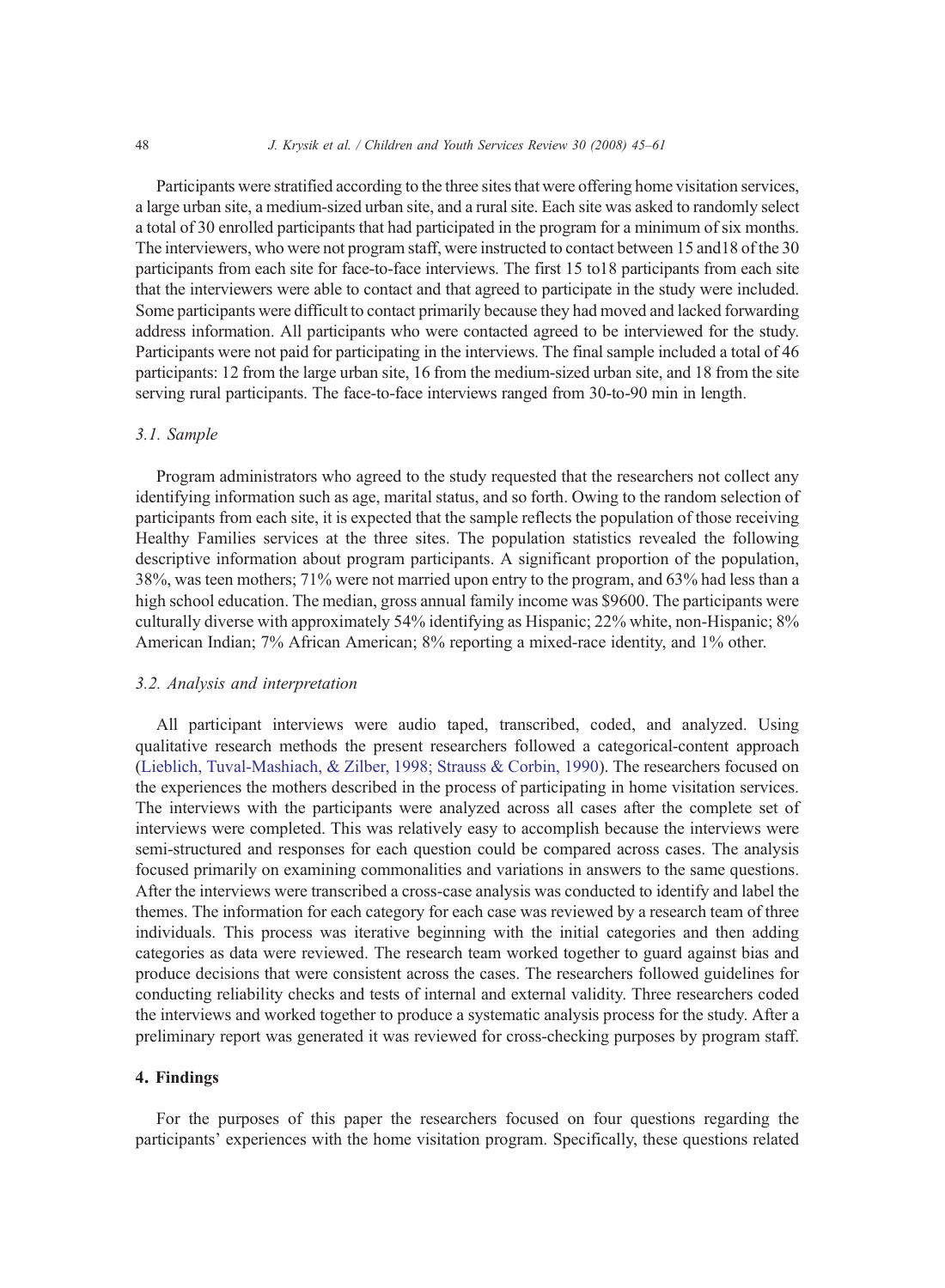to how respondents explained: (a) their experience with the intake process, (b) what they perceived to be the program's primary purpose, (c) their perceptions of the home visitor, and (d) how their involvement in the program changed over time.

## 4.1. Experience with the intake process

In order to assess the process of screening and assessing eligibility for the program, participants were asked several open-ended questions to elicit their reactions to the intake process. These questions were asked to identify whether participants experienced any stigma, negative emotions, or other negative reactions to this phase of the program. Some practitioners and program designers have speculated about how such an intake process might impact participants. There is virtually no empirical evidence regarding participant reactions to being screened and assessed for risk, or offered a home visitation program in the hospital. To this end, participants were asked a wide range of questions to tap into the multiple dimensions of the intake phase of the home visitation program.

The way questions are asked can play a major role in how participants respond. Questions about the purpose of the program focus on participants' beliefs and opinions. Different levels of information can be elicited by inquiring about participants' emotional reactions to different facets of the program. For this reason, participants were asked about their initial feelings. The interviewers asked participants: "Thinking back to when you were first offered the opportunity to be involved in Healthy Families, how did you *feel* about participating in the program when you were first contacted?"

Several themes emerged in the analysis of participant responses to this question. These included: (a) immediate positive reaction, (b) initial concern, (c) ambivalent responses, and (d) neutral responses. The researchers coded a statement positive if the participant said they felt good, relieved, interested, thankful, and so forth. If a participant expressed initial skepticism or a predominantly negative response then the statement was coded *initial concern*. Statements were coded *ambivalent* if they expressed both positive and negative responses to the request for participation, and neutral if the participant did not know or did not express a reaction that could be classified as an immediate positive reaction or initial concern.

### 4.1.1. Immediate positive reaction

Several of the respondents, 18 or 39% of the 46 respondents, reported an immediate positive reaction to being offered the program. These respondents initially perceived the program as a benefit and not as stigmatizing or a potential threat. A sizeable proportion of the respondents with statements coded this way appeared to be influenced by the fact that they were offered the program while in the hospital. Their statements indicated that they were feeling vulnerable and that the program responded to this need. Examples of the positively coded statements from different participants include:

- "I felt good because I would have someone to talk to."
- "I was excited; I liked it because of the kids."

"I felt wonderful. I wanted something because I knew that I was at the end of my rope. I drank through my pregnancy. I didn't need a baby. I was grateful for such a thing."

The responses in the *positive* category demonstrated that participants with perceived needs had positive initial reactions. If they felt that they needed supports, then they were more likely to have had positive initial reactions. One specific statement stands out in this regard. The participant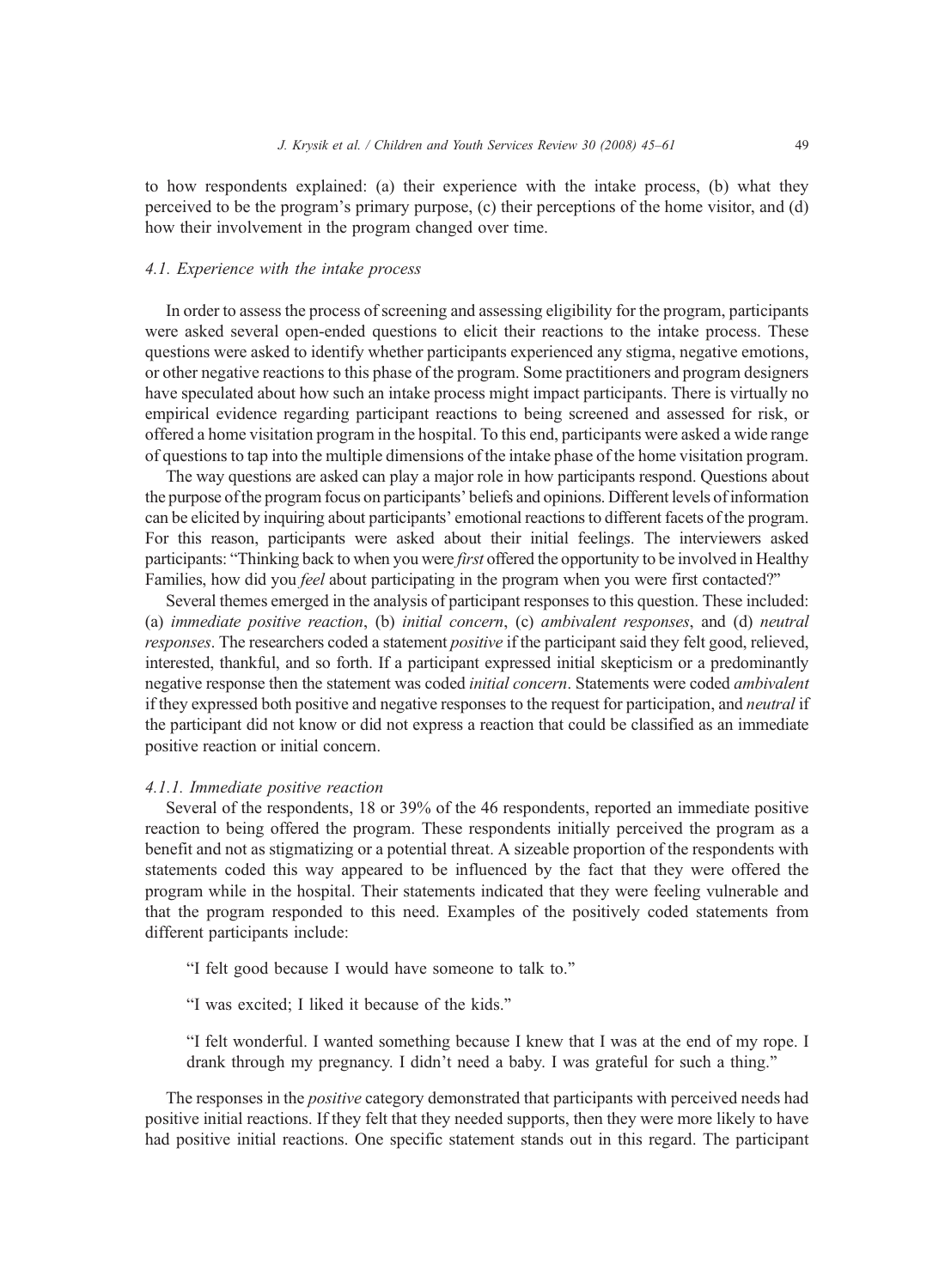stated, "I was going through a really bad time with the postpartum depression. That hit me hard. I felt alone most of the time. I didn't have any friends. When they brought up this program and they came in to talk to me and wanted to know what I felt, it was great and got me interested."

# 4.1.2. Initial concern

Although many of the initial responses to the program were reportedly positive, the interviews uncovered some initial concern among 8 (17%) of the 46 respondents. The responses coded *initial* concern included a range of themes. Respondents attributed some of their concern to not knowing how they were identified for services. For instance, one participant stated, "I didn't know what was going on. How did they get my name?" Others reported that they were initially skeptical because they did not think that they needed this type of program. For instance, one mother said, "I really didn't have an interest in it because I had been a mother before. I thought that I knew everything." Two responses included specific fears about the nature of the program. These responses contained themes that centered on issues of child abuse. For example, one participant said, "At first they were asking weird questions. They asked me about my husband's background and if he was a violent person. It was like I didn't want to join it. I thought what if my husband asked me about the program. It made you feel like CPS will come out and ask you all these questions about how you treat your kids. This is how I felt." Similarly, another mother said, "Just the way that it was explained to me, I felt it was a child abusing thing. She wanted to come into the household to see if the baby was being fed and well loved. I felt like they thought I was going to abuse my child."

The prior responses indicate that some participants may be initially fearful of the program when it is seen as a child abuse prevention program. However, this occurred with only two of the 46 participants in the sample. Other concerns were related to how the participants were identified for the program and why it was assumed that they would benefit from the services.

### 4.1.3. Ambivalent

Three of the 46 respondents' comments (7% of the sample) were classified as ambivalent. An example of a statement coded *ambivalent* was: "I guess I really wasn't sure. I didn't know if I really wanted to or not. I thought how I was treated when I was a kid and thought maybe it would be good for me because it would give me someone to talk to. Otherwise, I would be stuck home with just my kids to talk to."

#### 4.1.4. Neutral

The statements of 17 respondents, 37% of the sample, did not allow for classification into any of these categories, and were coded *neutral*. The neutral responses suggest that the program intake process did not leave a lasting impression with these participants.

The analysis indicates that the participants were most likely to have one of two reactions to being offered the program. The two largest categories of respondents in the study, 18 and 17 women respectively, perceived the intake process as either a positive event that provided an opportunity to receive some assistance, or they did not articulate a lasting impression of the intake process. It may be that the women who were neutral in their responses had been in the program longer and were more distanced from the intake process than those who had a definite impression; or it may be that they felt less need for the program. Data are not available from this study to evaluate these hypotheses. Women articulating they had greater needs in the postpartum period appeared to initially view home visiting as more important and potentially helpful and were not concerned by the nature of the questions that they were asked in the hospital. The intake process requires workers to ask questions about matters such as past history of abuse, history of substance abuse, and history of criminal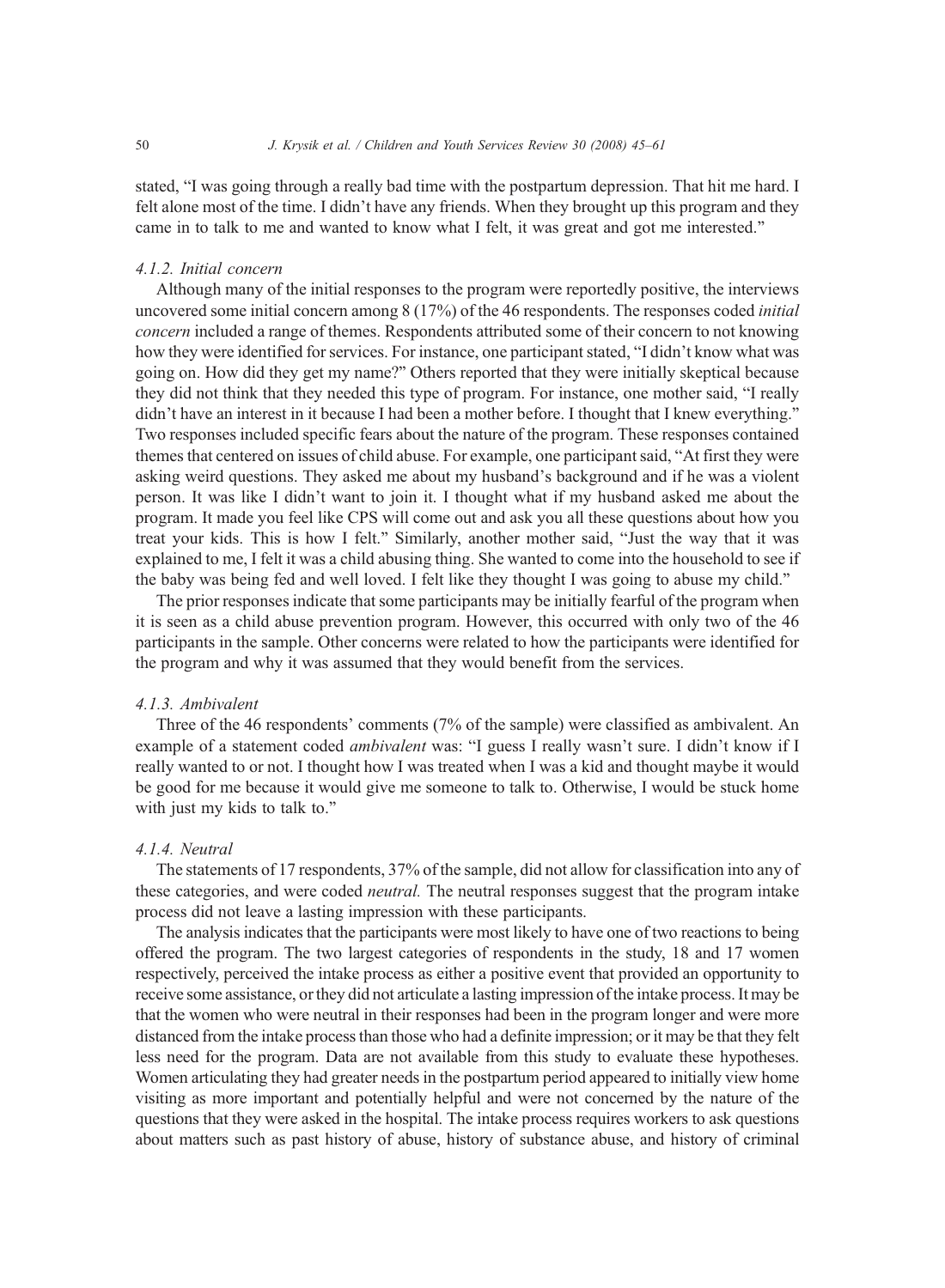activity. While many of the mothers recalled that personal questions were asked in the hospital, most mothers understood the purpose and were not concerned about being asked these personal questions. Eight participants, however, were concerned about the questions and these participants were also concerned about the way that the program was explained because it produced some initial concerns about the nature of the program. Lastly, the intake process was evaluated to examine if participants felt any pressure to join the program. All but one of the 46 participants interviewed indicated that they did not feel pressure to join the program.

# 4.2. Perceptions of the program's primary purpose

All participants were asked the question: "What is your understanding of the purpose of the Healthy Families program?" Most of the respondents described Healthy Families as a "program that offered help and services." The modal responses were represented as follows: (a) 34% of the sample reported the purpose is to support, help, and provide services; (b) 21% reported that the purpose is to provide participants with information (e.g., developmental or parenting information); (c) 9% reported the purpose is to support and provide counseling; and (d) 7% reported the program is for single or new moms. The other responses did not allow for meaningful categorization. Examples of statements that were coded as "to help, support, or provide services" were:

"Help me to get my goals and get a better job."

"I don't really know. I just know that my home visitor has always been there for me for anything that I've needed. Financial support, mental… anything. For myself and my child."

"They are there when you need them. If you are having problems with your boyfriend or when there is something wrong with the kids you can call them up and they will be there for us. It is difficult being a teen parent."

"To help me if there is anything that they can help me with like being a better parent. Finding day care for them and also to educate me as to where my children are at as far as physically and they have a self-administered questionnaire to help you know where your child is at and how you handle them."

Most of the responses that were coded "to provide participants with information" described the program as being fundamentally for the care of the child. A sample of responses assigned this code included:

"The program's purpose is to help mothers understand their children, for example, how to discipline your kids."

"It gives you good advice on what to do if your child needs to gain weight or what to do with discipline."

"I don't know, but the girl came and started to talk to me and showed me many things related to babies, they showed how to take care of them, things that they need and so on."

If respondents described the purpose of providing support and mentioned counseling in their description, the response was coded "to support and provide counseling." This category illustrates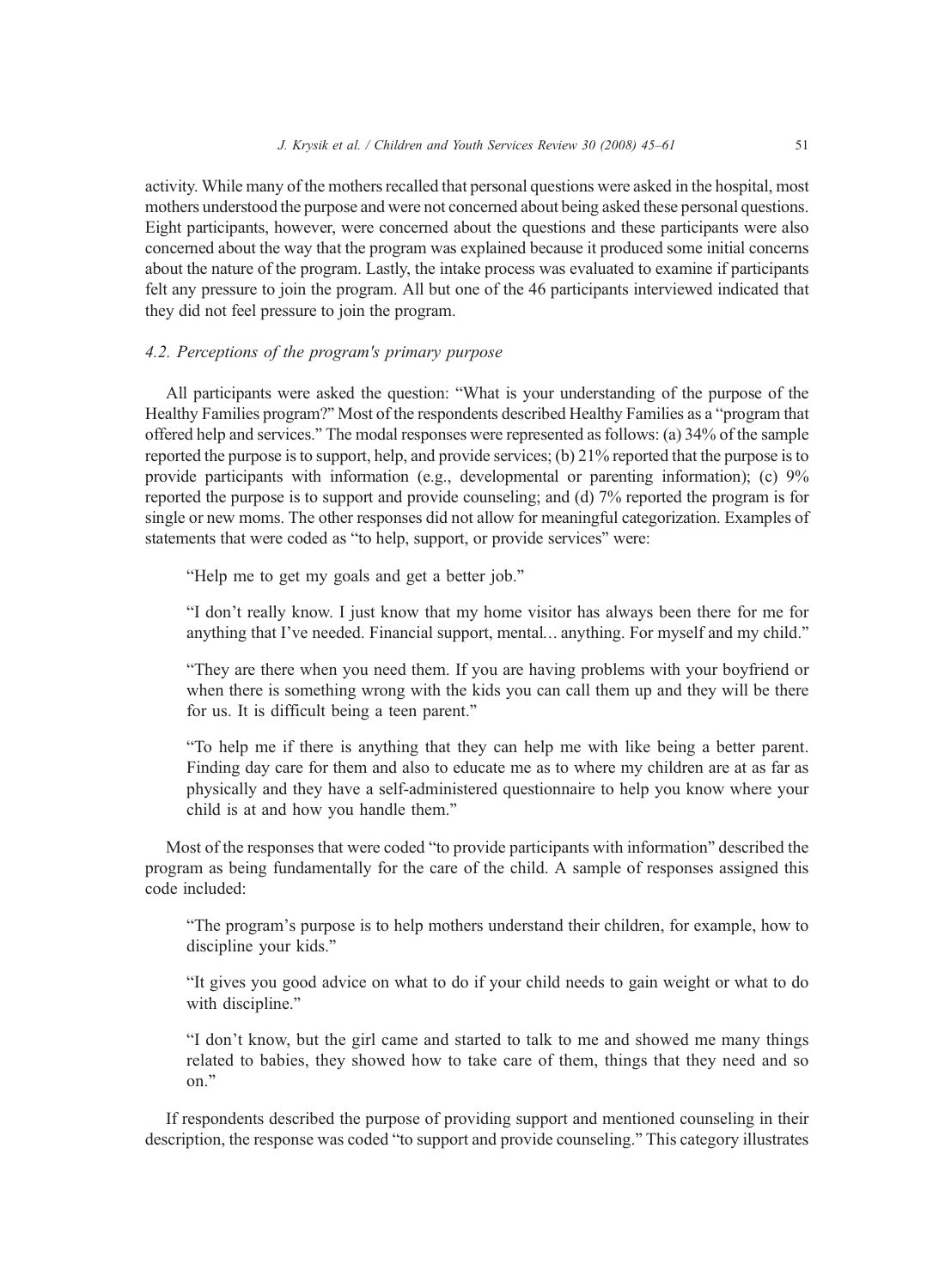that a small percentage, 9%, of the sample perceived the home visitors as having skills akin to being a counselor. Under the Healthy Families America model, home visitors are not intended to be counselors, and the results of this survey suggest that while most participants support this view, a minority may perceive otherwise.

Some of the respondents defined the program's purpose as providing services for a specific target population. One respondent said, "The program was designed to see how I am as a mother and how I am coping with the baby's behavior as a new mom." A second mother noted, "It is for single mothers who need help because of their immaturity." A third participant stated, "Families who had a risk of substance abuse or child abuse or from the stresses of being single."

It is important to point out that only one respondent in this group of comments viewed the program as having something to do with families at-risk of child abuse or neglect. Her statement indicates, however, that she saw it as being targeted for multiple risk statuses and not only child abuse and neglect.

Evaluations of satisfaction can be influenced by participant expectations. In social psychology, this is often referred to as an expectancy confirmation sequence. This concept suggests that individuals will judge an experience based on their expectations for that experience. Their expectations color their assessments of their experiences. Research has demonstrated that the perceiver of an experience has a set of beliefs about a target and behaves toward the target on the basis of those beliefs. With this principle in mind, each of the respondents was asked: "Has the Healthy Families program turned out differently than you expected?" Eight respondents (17%) reported that it had. The reasons given included:

"Yes, she helped me. She brings me toys from the toy library. A lot of books and pamphlets. She brought him an outfit when he was born. She has really helped us out a lot. I didn't think she would help us much."

"Yes, they helped me a lot. My home visitor helped me a lot with like financial problems. Things that I really didn't expect that I was going to have trouble with, but they helped. Like I needed somebody to talk to."

"Well, when I got into the program I didn't know I would come to care for the Healthy Families person as much as I have. That is the plus in it all. I didn't realize that she would become such a big part of the family."

Interviewer: "So when you started you thought it would be more professional?"

Participant: "Yes, just someone coming in and being very professional and staying only 10 minutes and leaving. My home visitor would stay an hour or more just talking and playing. The hardest part was when I had to drop. For a year we had her every week. Then it dropped to every two weeks and that was OK. I feel kind of separated now."

(Note: participants move through level changes that represent changes in service intensity).

The participants who stated that the program was different from what they expected tended to be surprised that they received as much help as they did. Others reported being surprised by the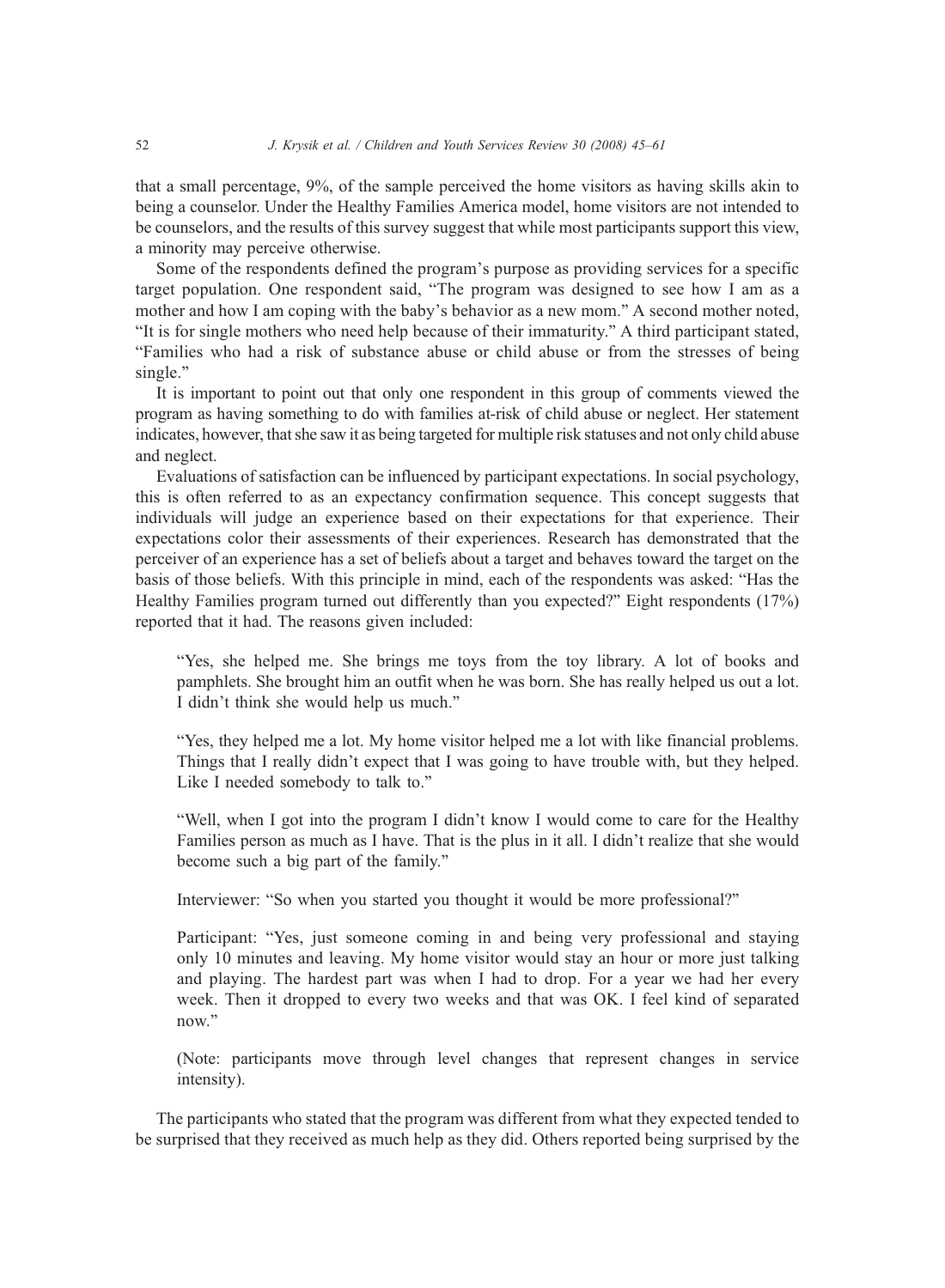quality of their relationship with their home visitor. The overall results suggest that many were pleased by how much help the program provided regardless of their initial expectations:

Interviewer: "Has it turned out differently than you expected?"

Participant: "Yes and no. I knew that they were going to help, but I didn't know how they were going to help me. It was the first time that I'd ever heard of them when my baby was born. It was something new to me and I didn't know it. At first I clammed up and I didn't say anything. They would ask me why I didn't want to talk. Then I finally started talking. I figured if they can't help me nobody else can. It was a free program. At least for me it was free. It was like I might as well and they helped me."

Interviewer: "Has it turned out differently than you expected?

Participant: "No, it has been more than I thought it would be. They were there every time that I needed them. They supplied things even when I didn't have the questions. They knew what I needed before I knew it. All these young girls. I needed help in my alcohol problem and they got me in a treatment program with the baby. They got to attend with me. I think it is a good program. If I hadn't of had this program I don't know how I would have made it myself. I didn't know what to do. To get over my drinking problem I had to drop all of my so-called friends. They were the support that I needed to get into my counseling and back in my AA. To form a new circle and a new life. It is like starting all over and for me it was more difficult because I'm older. I figured that I knew everything. Obviously I didn't."

Participant responses to questions about the program's purpose suggest that the participants understand the purpose of the program. They see the primary program goals as providing developmental information, and to help support and provide needed services to enhance overall family functioning. The fact that participants perceive the program as representing broad goals bodes well for the impact of the program. [Gomby, Larson, Lewit, and Behrman \(1993, p. 11\)](#page-16-0) point out that "home visiting programs which seek to address a broad spectrum of family needs are more effective than single focus programs." The mothers' comments indicated that the program responded to broad needs such as parental information about discipline and health, as well as the provision of support in the form of being there when the participant felt they needed this type of support.

## 4.3. Perceptions of the home visitors

The nature and quality of relationships is widely recognized as a key factor in providing health and human services. Each participant was asked: "Tell me about your home visitor. Was she like a friend, a teacher, a parent or an authority figure?" The intent of this question was to examine how the participant viewed their relationship with the home visitor. Twenty-nine of the 46 respondents (63%) characterized their relationship with the home visitor as being more like a friend than a parent or teacher. Some examples of their responses include:

"A friend. Someone who never judges you. She understands everything I am going through."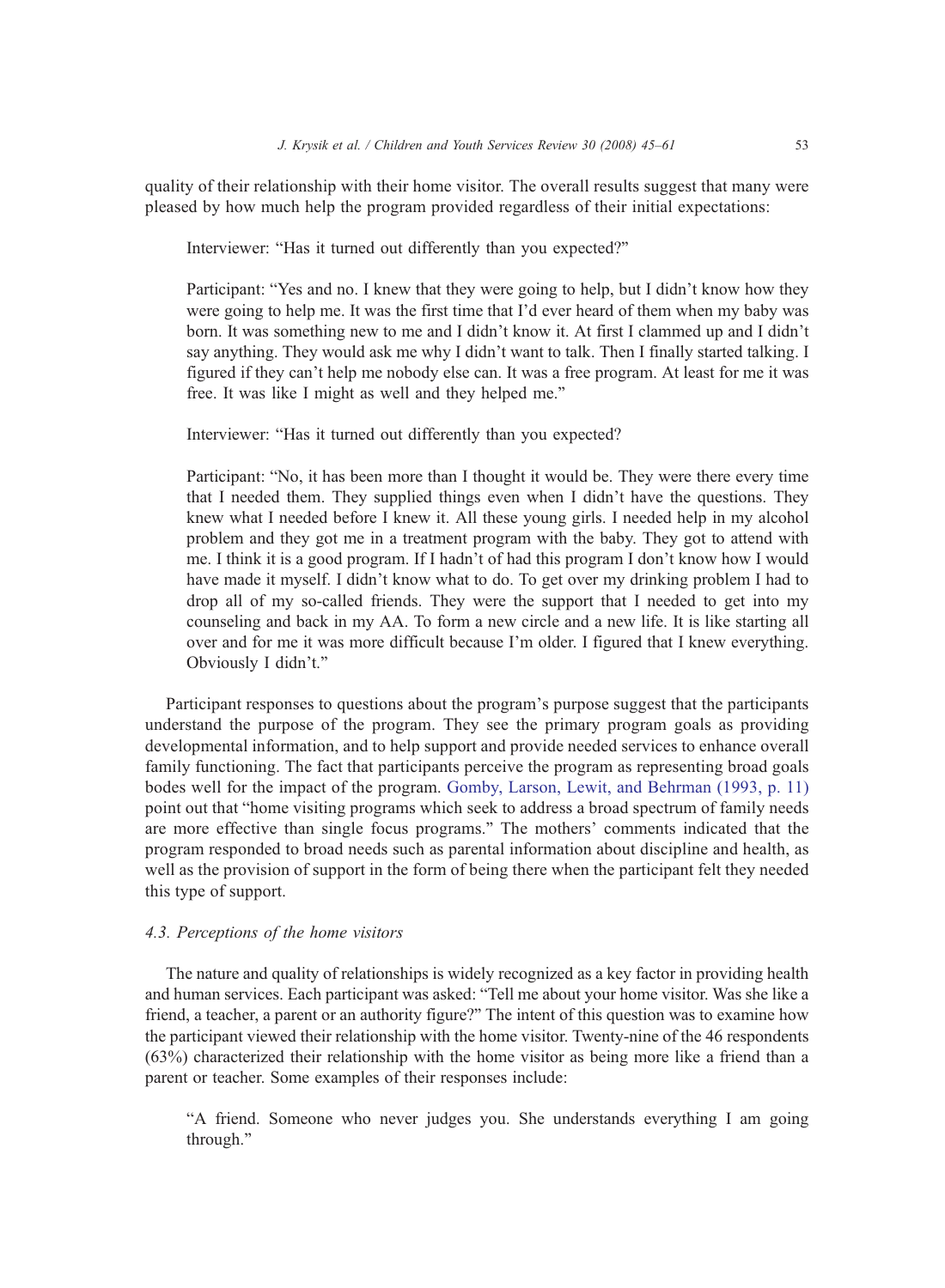Participant: "Friend."

Interviewer: "Why?"

Participant: "She is just easy to talk to. I think I tell her just about everything that happens in my life. She is just easy to talk to."

"She is real friendly and real polite. She'll ask me if I need anything and I think she really cares about me. She is a really nice person. She is more like a friend. She is not really like an authority."

As these responses indicate, many of the participants in our study felt a close emotional bond with their home visitor. Another theme noted in these and other responses to this question was the value that the participants placed on being able to talk to their home visitor about any topic. Many participants made reference to the importance of the home visitors' nonjudgmental approach. The participants' answers indicate that they value having informal relationships with their home visitors and that they assign substantial weight to these relationships in their evaluations of the Healthy Families program. Five of the respondents (11%) characterized the home visitor as a friend and a teacher. For example:

"She is a friend and teacher. She was there to help me and teach me about my child. Yes, I knew about my child but I didn't know certain things that mothers should know. It wasn't my first time being a mother but it was my first time realizing some of the problems that I had."

"The home visitor that I liked best was understanding of what I was going through. She was supportive and she told me that I could be whatever I wanted to be in life instead of what other people want me to be."

"She never just came out and told me that things were not right. She just went along and I made the decisions and she just supported it. That is something that my mom would not do, but she did. It was like she was taking the place of my mom."

There were three fundamental themes observed in the participants' responses to the question about what they liked best about the home visitors. The majority of the participants responded to this question by focusing on identifiable factors that they attributed to *personal qualities* possessed by the home visitor. Some examples include:

"She is nice. She is not quiet. She likes to talk a lot and she loves to be with my girls and my girls like her a lot."

"She is a caring person. She also listens."

"I like everything about her. She is one of those unique individuals. My son has a party this weekend and if she gets back in time she is going to come to his party. If I invite her to come she has always shown up. Someone you can always count on like best friends."

The next modal response to what the participants liked best about the home visitors included answers that focused more on the *forms of concrete help* that were provided. Examples of this theme are:

"I like that they came and told me a lot. Taught my daughter lots of things."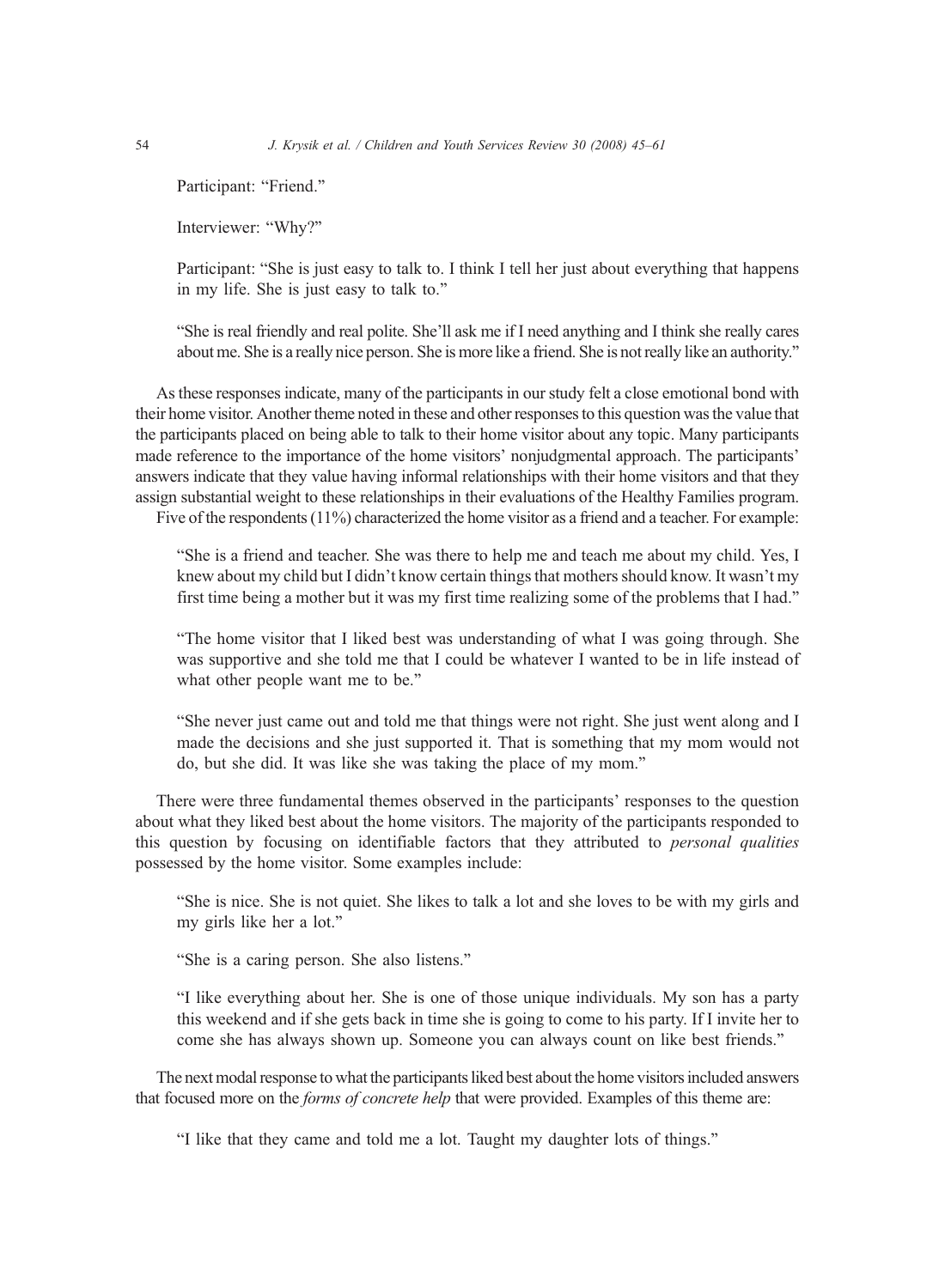"We would talk about the kids and she would give me advice. Sometimes we would go for tests and things."

"Because there are times when I need to go to the store to buy milk for both of my kids and she will come and take me. I have to take them for shots and she takes me to the appointments and she comes and takes me for everything and she helps me."

Three of the participants also commented on how much they liked the home visitation component of the program. For example, one mother said: "I didn't have to go anywhere. I didn't have to get to an office. She calls me so that I don't forget."

The participants in the study were also asked what they liked least about their home visitor. The majority of the respondents reported "Nothing." However, four of the 46 participants identified factors that they did not like about the home visitor, and three participants commented with regard to a dislike about the process. Home visitor related comments included:

"Just that she needs to walk a mile in my shoes. To understand why I deal with my child the way I do. I have to spank him but it is something that has to be done. Every kid has to be spanked in my eyes. She thinks that is wrong. I don't see what is wrong with it."

"I'd have to make sure my house was clean. Because it is on a Friday. That is the day after pay day and I have to go do things. During the winter it is fine, but during the summer I wear out by 11 AM and I don't get up until later."

"Sometimes I don't talk because she might react and tell me what to do. She don't know a lot. You can take that from a friend or a family member but not from someone you don't know."

"It has to do with when you see her because of the happiness in her. She is always happy and I'm always the one who is depressed."

No clear themes are evident in these responses. The last statement, however, and some other statements made by the women in this study indicate that some participants are engaging in some sort of comparative identification with the home visitors. Three of the respondents used humor in responding to the question about what they liked least about their home visitor. These jokes included a subtext that indicated that they compared themselves with their home visitor in other respects. For instance, one participant stated,

"She was prettier. No, nothing really. She even helped me with a diet. I got mad once because my husband came over and asked who she was and he told me she was pretty and skinny."

Of the three participants who voiced dislikes about the home visitation process, one mother pointed out that the only thing that she did not like was when her home visitor called the CPS worker. Nonetheless, she still considered the home visitor "real nice" and still liked her as a friend. A second mother responded, "I can't get hold of her" and this was what she liked least about her home visitor. Lastly, one participant reported that she did not like having to complete all the tests for the program.

Participants were also asked to describe whether their relationship with the home visitor was difficult or easy in the beginning. A sizable number of participants, 20 of the 46 interviewees or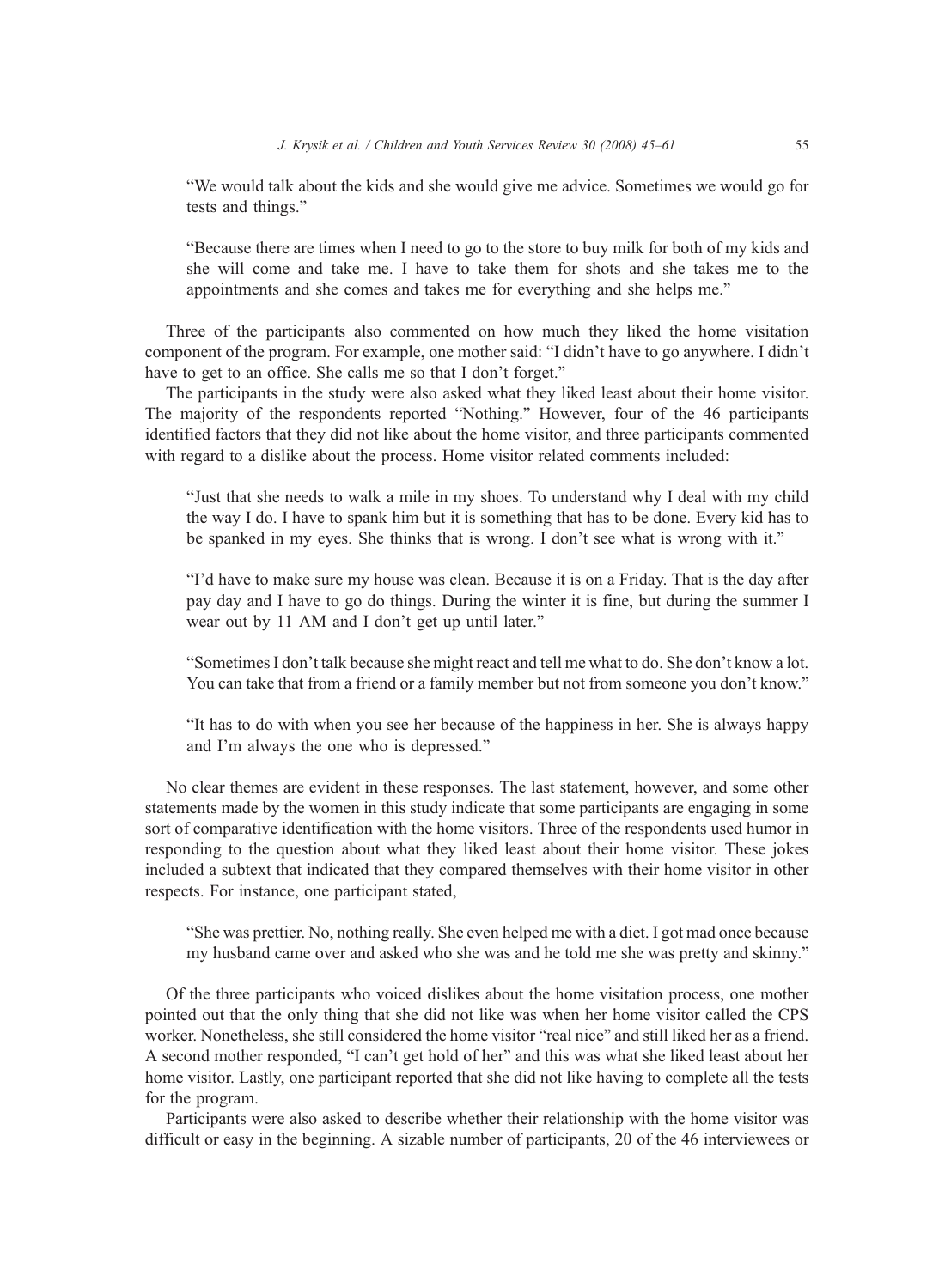43%, reported having some difficulties in the beginning of the home visitation process. Examples of their remarks include:

"It was hard because I had never been in something like that. It was different since I was not used to it. Then I started talking to her and she made it go easier. It was easy after that."

"It was kind of… It was having someone come over that I didn't know. In about a week's time and I spoke to her on the second visit, I was more comfortable with her and I realized that she was not here to spy on me. She was here to help me with things I needed."

"I found out that she really cared and that it was not just a scam. I thought it was just another federal funded something. I was somewhat skeptical. She answered my questions and became a true friend."

The majority of participants reported that they did not have any significant problems in developing an initial relationship with the home visitor. Mothers were also asked "How easy or hard was it to ask your home visitor questions?" Thirty-one of the 46 respondents (67%) reported that it was easy asking their home visitor questions. Only a small number of participants reported that initially they could not discuss personal information with their home visitor, whereas most reported being able to discuss personal issues.

Mothers were also questioned about whether they ever felt like the home visitor criticized them. This question was approached by the interviewers as follows: "Most parents have at some time felt criticized by others about how they were raising their children. Did you ever feel criticized by your home visitor?" Almost all of the participants reported not feeling criticized by the home visitor. Three participants did report feeling criticized by the home visitor. The reasons that accompanied these responses were:

"Well sometimes when she comes and my child is here, you know that when she starts crying she must be tired. Sometimes I scold her and she tells me, look, do this for her, do it this way, do that for her. But it is also why I like her."

"Yes, she got mad one time. I know because I spanked his hand because he was playing with the books. He ripped up the Encyclopedia. I didn't hurt him and when I hit him he started laughing. She got mad."

"There was this one time. I know I should not have done it but, I really hit the kids but there are times when they do something really bad I just spank them. I don't spank them with the belt, but there was this one time \_\_\_\_\_\_\_\_\_ was here and I raised the belt. She reported it to her supervisor."

Although all three of the previously quoted respondents expressed concerns about being criticized for discipline issues, each characterized her relationship with the home visitor as one of friendship. This suggests that the home visitors are focusing on sensitive issues related to child abuse and neglect in their relationships with the participants. Two examples presented in this paper involved some report of the mothers' activities to a supervisor or outside agency. Despite these incidents, the relationships between participant and home visitor were maintained. Overall,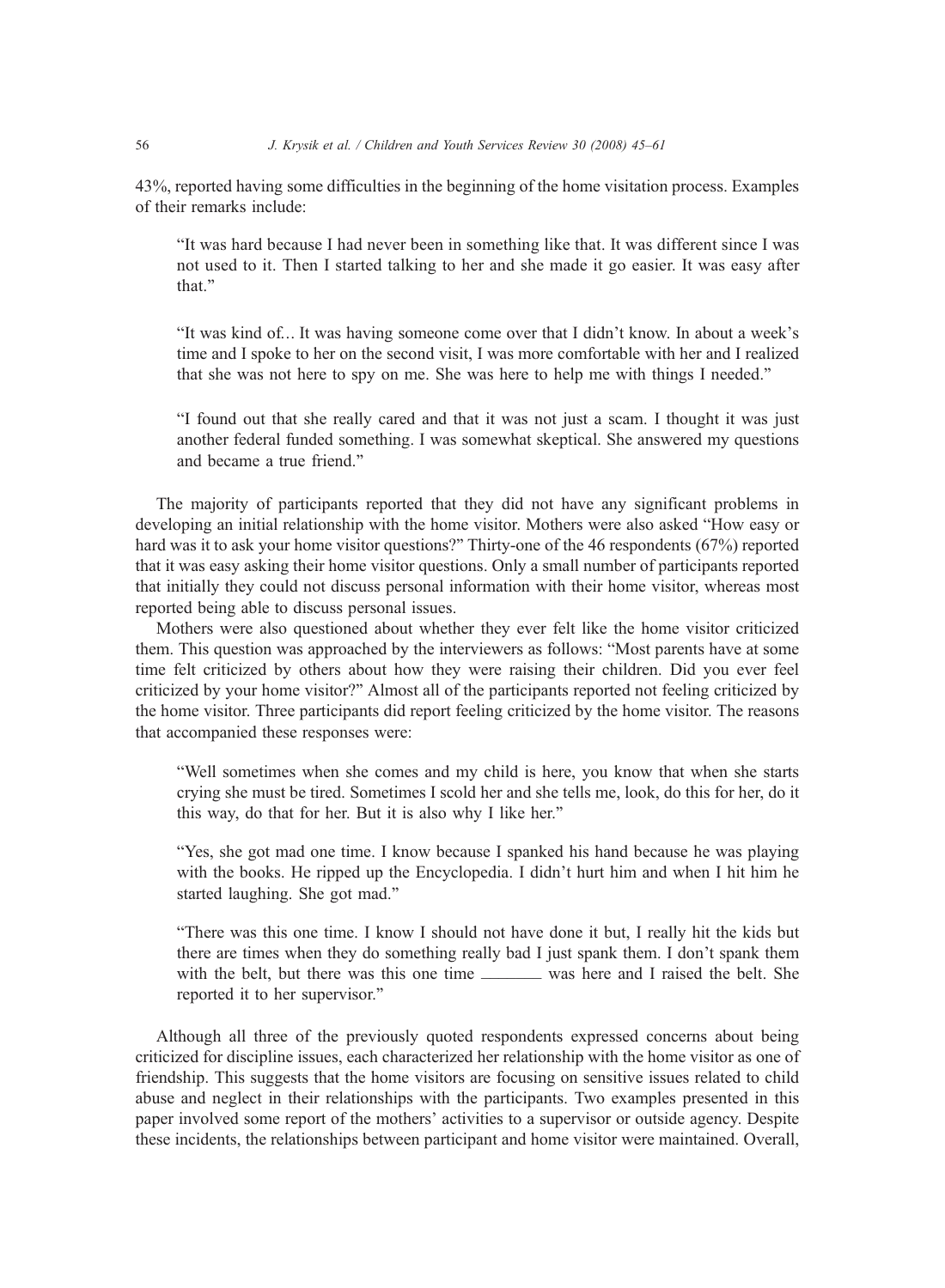most of the participants reported that the home visitors were not judgmental or critical in relating with them about their parenting abilities.

Several themes emerged in the analysis of participant perceptions of their relationships with their home visitors. Most respondents characterized the relationship as being one of a trusted friend. When stress or problems with the relationships were noted, comments were more closely linked with negative judgments about home visitor turnover. In most of these circumstances, the participant had more than two home visitors. In some instances, participants had difficulty adjusting to the new home visitor, but not in all circumstances.

Participants valued their connections with the home visitors and for the most part these connections were perceived as supportive. As the interviews revealed, the open and honest relationship allowed the home visitor to be able to directly confront behaviors that were likely to be harmful to the child, and this is precisely what the program desires to achieve. That is, a capacity to reach out to mothers and through a special, individualized relationship understand the needs of the family in a manner that provides an early preventive interaction that can respond and intervene with families at-risk for child abuse.

In general, participants' statements revealed that they valued having a trusting, informal relationship with the home visitor. They did not view the home visitor solely in a teacher or other authoritative-type role. To some extent, this might be explained by their need to rationalize their acceptance of help from the home visitor. Many of the respondents seemed surprised by the level of trust that they developed with their home visitor, and by the closeness of the relationship. From their perspective, this is the kind of closeness that one would expect in a trusting relationship and not from someone employed by a service organization. They also emphasized in many of their answers that they valued how friendly they found the home visitor. However, participants who experienced problems with parenting did view the home visitor as monitoring their behavior.

#### 4.4. Involvement in the program over time

The degree of bonding to services and other social institutions is considered an important factor in reducing many forms of risky behavior. If participants value a program and are committed to cooperating with its requirements, then they are more likely to benefit from the intended objectives of the program ([Prochaska, DiClemente, & Norcrosss, 1992\)](#page-16-0).

This study set out to examine various dimensions of participant motivation and attachment to the program. This information is considered useful in assessing participants' involvement in the program and in providing further insights into participants' reactions to the various phases of the program. To explore these dimensions the interviewers asked: "How has your commitment to the program changed from the beginning to now?"

Responses for this question were coded: (a) *remained the same*; (b) *increased*; and (c) *de*creased. Two respondents did not respond to this question. The results indicate that 21 of the 44 respondents or 48% reported that their commitment to the program remained the same over time; 15 or 34% of respondents reported that their commitment had increased; and 8 or 18% of respondents reported that their commitment had decreased.

Among the eight women who reported a decrease in their commitment to the program, several indicated that it was due to changes in their life circumstances that influenced their need for help. For example, some mothers indicated that they no longer needed the program as they had become self-sufficient. This is consistent with the goals of the program. The changes in life circumstances included events like changes in the developmental status of the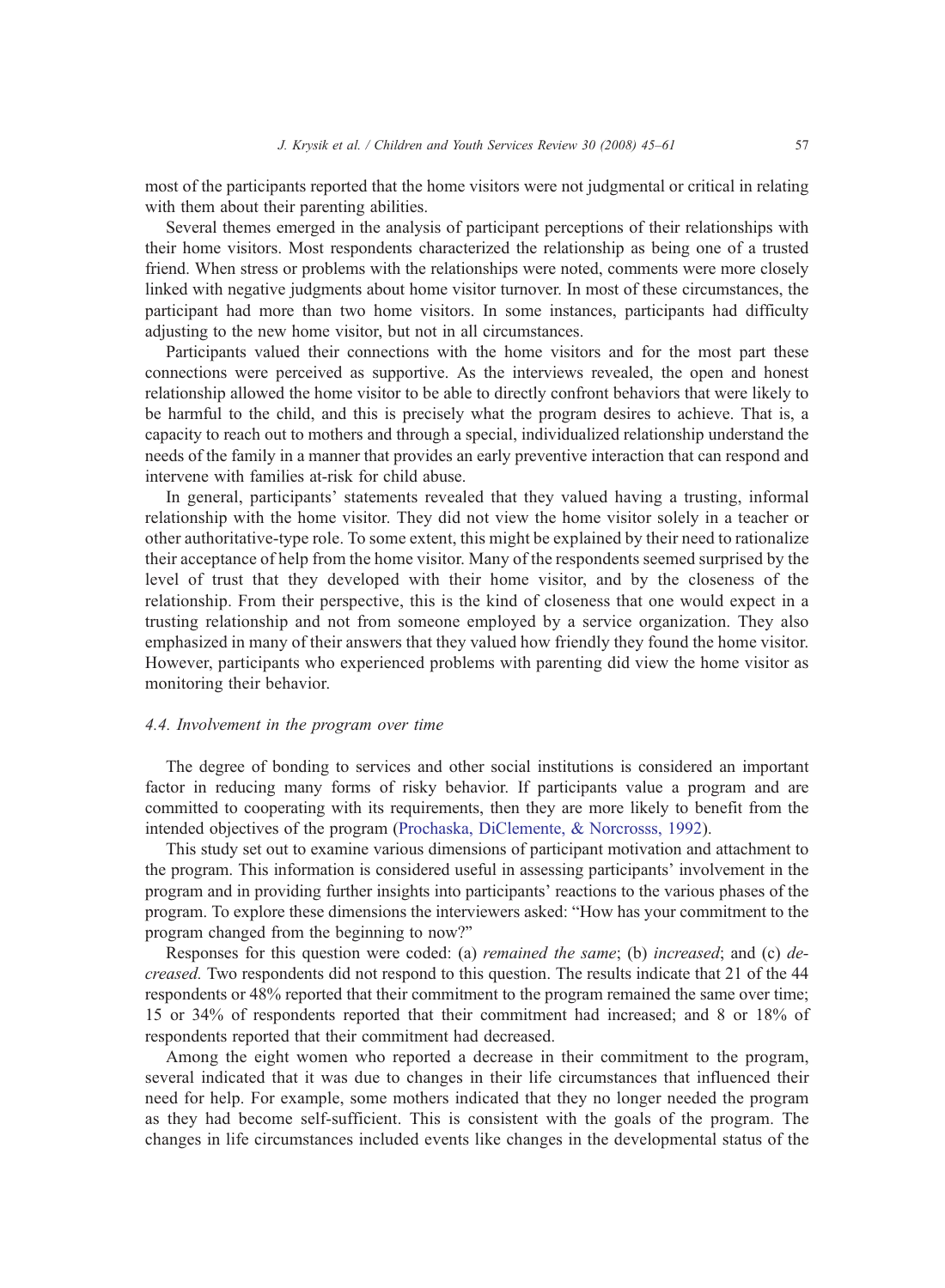child, obtaining a job, or getting married. Responses reflective of reduced need due to selfsufficiency include:

"It has decreased now because he is a little older. I don't need as much help now."

"Not as much as I was before. It is kind of like they come to me every two weeks now and they've done so much for me in the beginning, I'm getting by on my own now."

"In the beginning I was real interested because I liked it a lot. I'm not interested in being with anyone but I know that I can be on my own now without any help. I'm not saying that I'm not interested but I know I can do it on my own."

Other responses assigned the code decreased level of commitment related to changes in the relationship with the home visitor.

"At first with the oldest one I had no help. No one to talk to. Nothing in particular or sometimes it would be something specific. Sometimes I would ask for an evaluation form to see how far along they are. Or if they are behind for their age. Information about potty training. Discipline. Everything that I've asked for, I've gotten that she could provide. I've also done some of my own research. That was at the beginning. Now, it is harder to get a hold of her because she is unavailable or in a meeting." (Note: the availability of the home visitor changes as the mothers move through level changes and service intensity decreases).

The quality of the participant's relationship with the home visitor also appeared to be an important consideration noted in many of the statements assigned codes representing increased levels of commitment. One of the more illustrative examples is:

"In the beginning I wasn't really into it. I wasn't committed. I didn't want to meet twice a week. I think after the mix up with all those people and they stuck… well, not stuck, but assigned one person to me, we got to know each other personally. Things just went really good from there. She is a good person and listens. She offers her support and her opinions and thoughts on different things. I think that is important that the home visitor is able to work with the people. They can't just assign anyone."

Interviewer: "How interested are you in the program now?"

Participant: "I'm still interested in staying with it. She is a real good friend of mine and I think we get along really well. She has done so much for me that I've told her that if there was anything I could ever do for her or the program, like help some other unfortunate mothers. I see myself as a little better than when I met her. I'm in school now and I've been at my job for two years. That is the most I've ever been at any job! I think I've found a little bit of responsibility and trust with her."

This participant's personal observations indicate that changes in her behavior are influenced as much by the quality of the relationship as the information or services provided. That is, the participant appears to be identifying that her self-esteem and role transformations are associated with her relationship with her home visitor.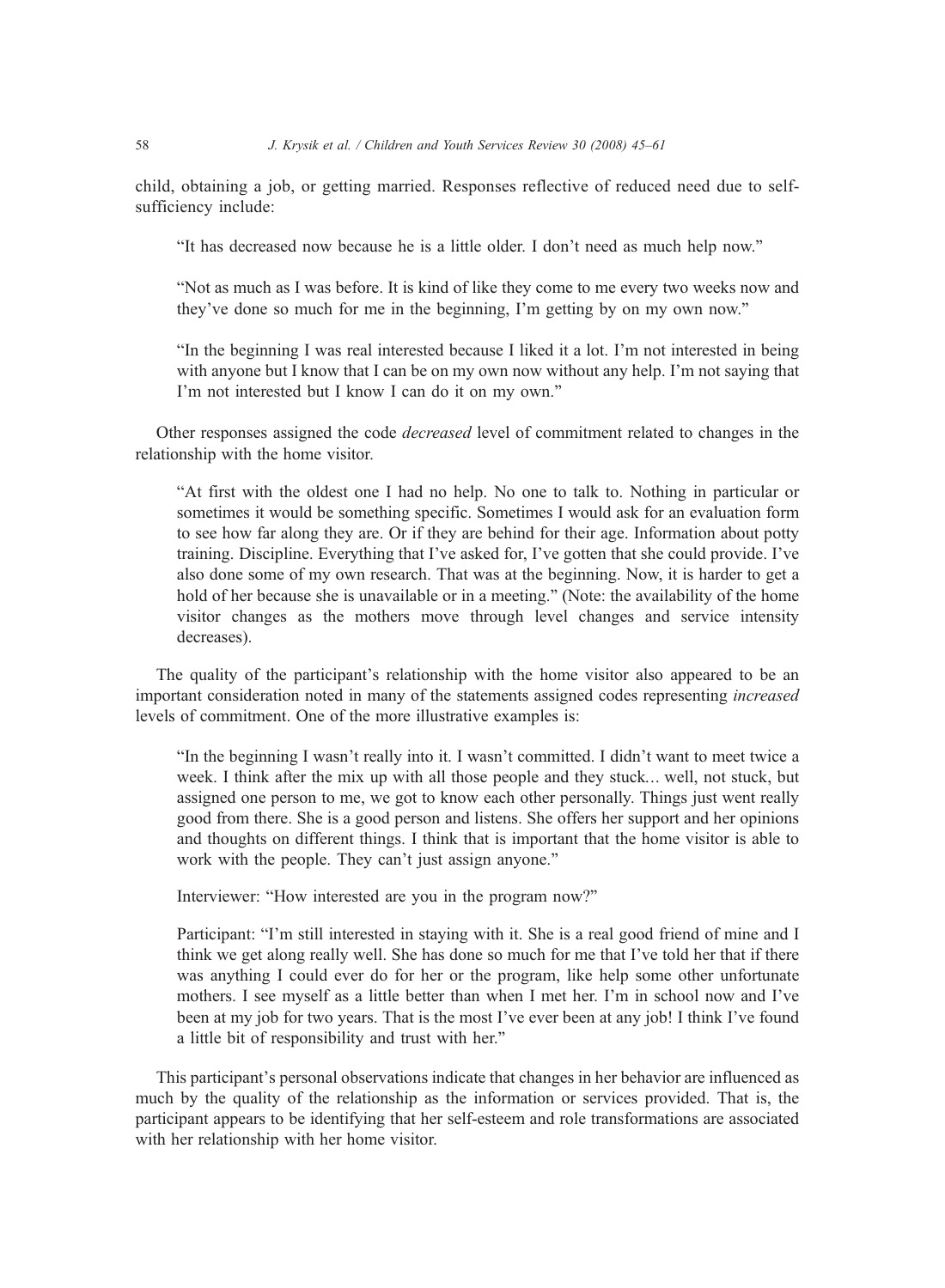Participants were also asked: "Would you choose to be involved in Healthy Families again?" All of the participants said yes except for two, both who reported that they would not be interested and their lack of interest appeared to be related to their enhanced self sufficiency.

## 5. Conclusion and practice implications

This study describes the experiences of 46 women who participated in a home visitation program. The overall focus of the study was to examine, from the participants' point of view, how they understood the nature and quality of services received from the Healthy Families program. This subjective account adds a more complete understanding of how this program is implemented. In particular, the study focused on four aspects of the participants' experience: their experience with the intake process, their understanding of the programs primary purpose, their perceptions of their home visitors, and how their commitment to the program has changed over time.

The findings support that the intake process was perceived by most program participants as positive or neutral and as an opportunity to receive help. However, 17% of the participants expressed concerns about being recruited into a voluntary home visitation program. While some local policy makers have questioned whether a program like Healthy Families is too intrusive, this study suggests that this is not the case for most mothers, although a noted limitation is that only current program participants were interviewed. Although the intake process includes asking mothers personal questions, most mothers did not express any concern with the screening process. To further safeguard the comfort of all potential participants, the findings of this study suggest that the Healthy Families intake workers should: (a) provide a clear rationale for why the mother is being contacted; (b) emphasize that the program is for all mothers with newborns and not only for first-time, single, or low-income mothers; (c) explain the need for the nature of the screening questions; and (d) frame the program's purpose within the broad goal of giving children a healthy start. A model introduction to the program, contrasted with what impressions to avoid, could be developed for the core Healthy Families training.

In examining whether participants understood the primary purpose of the program the study found that most participants clearly understood the program, and understood the broad goals the program is based on. The qualitative data showed that the program met the participants' basic expectations, and several participants expressed that the program was better than they expected. As many of the eligible families are likely to have had negative experiences with social service programs in the past, this finding is important. Home visitation programs such as Healthy Families Arizona may provide a positive experience for families that will promote future involvement with other social service programs when families need help in the future. It is possible that some of the testimonials about the program from participants, especially from those who were initially doubtful about the program, could be utilized in describing the program to families and engaging them in the process of receiving services. A minority of participants, 9%, alluded to a counseling function of the home visitor, which is not included in the intent of the program model. It is important that the home visitors clarify their role in this regard.

The findings suggest that participants perceive that they have very close relationships with their home visitors and this facilitates implementation of the program model. Owing to the personal nature of family problems there is a need for consistent contact and the home visitor and participant relationship becomes important to the delivery of feedback that may be considered critical of the parent's behavior. Also, past studies and reviews [\(Gomby et al., 1999; Guterman, 2001; McCurdy &](#page-16-0) [Daro, 2001; McGuigan, Katzev, & Pratt, 2003\)](#page-16-0) have noted the lack of family retention as a critical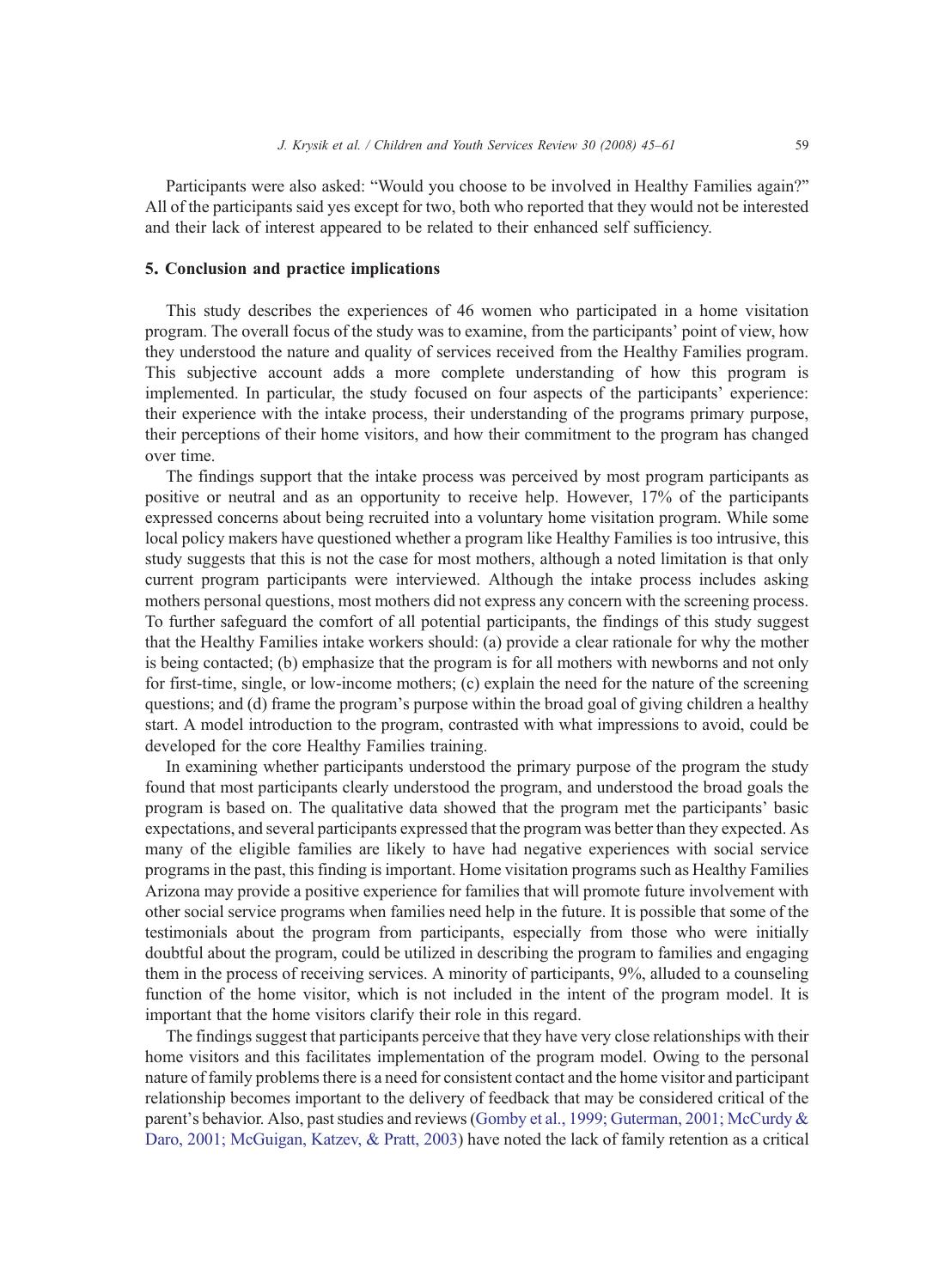<span id="page-15-0"></span>issue in the delivery of home visitation services. This study found that mothers were either initially aware of their needs or became aware through their participation in the program and remained committed to participating in the program as long as they felt it was benefiting them. The current study, however, is likely to be biased favorably toward the program because only current program participants were included. Additional research is needed to address the limitations of this study. Such research should examine the perceptions of prospective participants who either declined the initial assessment and the perceptions of those who do not enroll when offered the program. Research should also examine the perceptions of participants who have terminated services prior to the optional five-years.

A trusting relationship is seen as essential in the delivery of home visitation services ([Paris &](#page-16-0) [Dubus, 2005\)](#page-16-0). A major theme that emerges from the participants' responses to overall satisfaction with the program revolves around the significance of the home visitor and participant relationship. There is significant debate as to how this relationship should be conceptualized. One dominant view is that the relationship should be "conceptualized as a modern-day version of the traditional extended family" ([Powell, 1993](#page-16-0); p.28). The results of this study suggest that home visitors in the Healthy Families program have developed relationships that are akin to that of the traditional extended family. Much of the research on home visitation has pointed to the special relationship as the key to program effectiveness in enhancing the environment and promoting child well being ([Larner, Halpern, & Harkavy, 1992; Olds & Kitzman, 1990; Paris & Dubus,](#page-16-0) [2005; Pawl, 1995; Wasik & Bryant, 2001](#page-16-0)). Yet, other research has questioned whether the strength-based approach tends to overlook risk in pursuit of family-driven goal setting [\(Duggan](#page-16-0) [et al., 2004](#page-16-0)). The data from this study suggests that the Healthy Families Arizona program is utilizing the home visitor and participant relationship in providing effective services. Although this is often treated as a key component in home visitation it may not always be easily achieved. [Ware, Osofsky, Eberhart-Wright, and Leichtman \(1987\)](#page-16-0) aptly point to the significant challenges of home visitor interventions, observing that one of the most difficult is to form a positive relationship with each of the participants. Home visitors will confront rebellion and rejection, yet, when a strong relationship is formed it can be powerful and therapeutic. As [Weiss \(1993,](#page-16-0) [p. 166\)](#page-16-0) describes, "the helper has to enter the participant's world not just to gain trust, but to gain 'significance.'" Through the relationship, the home visitor must create possibilities for change. It is in this sense that the relationship is often seen as beginning with the participant's emotional dependence on the home visitor which opens up the process of reparenting (Breakey, Pratt, Morrell-Samuels, & Kolb-Batu, 1990). The process of being a nurturing parent is modeled by the helper, and the participant has exposure to a parent figure who is caring, available, and trustworthy. Program staff should continue to build on participant commitment and attachment to the program, recognizing this as a unique opportunity to help create positive changes in families.

### References

- Breakey, G., Pratt, B., Morrell-Samuels, S., & Kolb-Batu, D. (1990). Healthy start program manual. Honolulu: Hawaii Family Stress Center.
- Center for Disease Control and Prevention. (2003). Guide to community preventive services: Systematic reviews and evidence based recommendations. [http://www.thecommunityguide.org/violence/viol-int%1Ehomevisit.pdf.](http://www.thecommunityguide.org/violence/viol-int%1Ehomevisit.pdf) Retrieved March 13, 2006.

Chaffin, M. (2004). Is it time to rethink healthy start/healthy families? Child Abuse & Neglect, 28, 589−595.

Diaz, J., Oshana, D., & Harding, K. (2004). Healthy Families America: 2003 annual profile of program sites. Chicago: Prevent Child Abuse America.